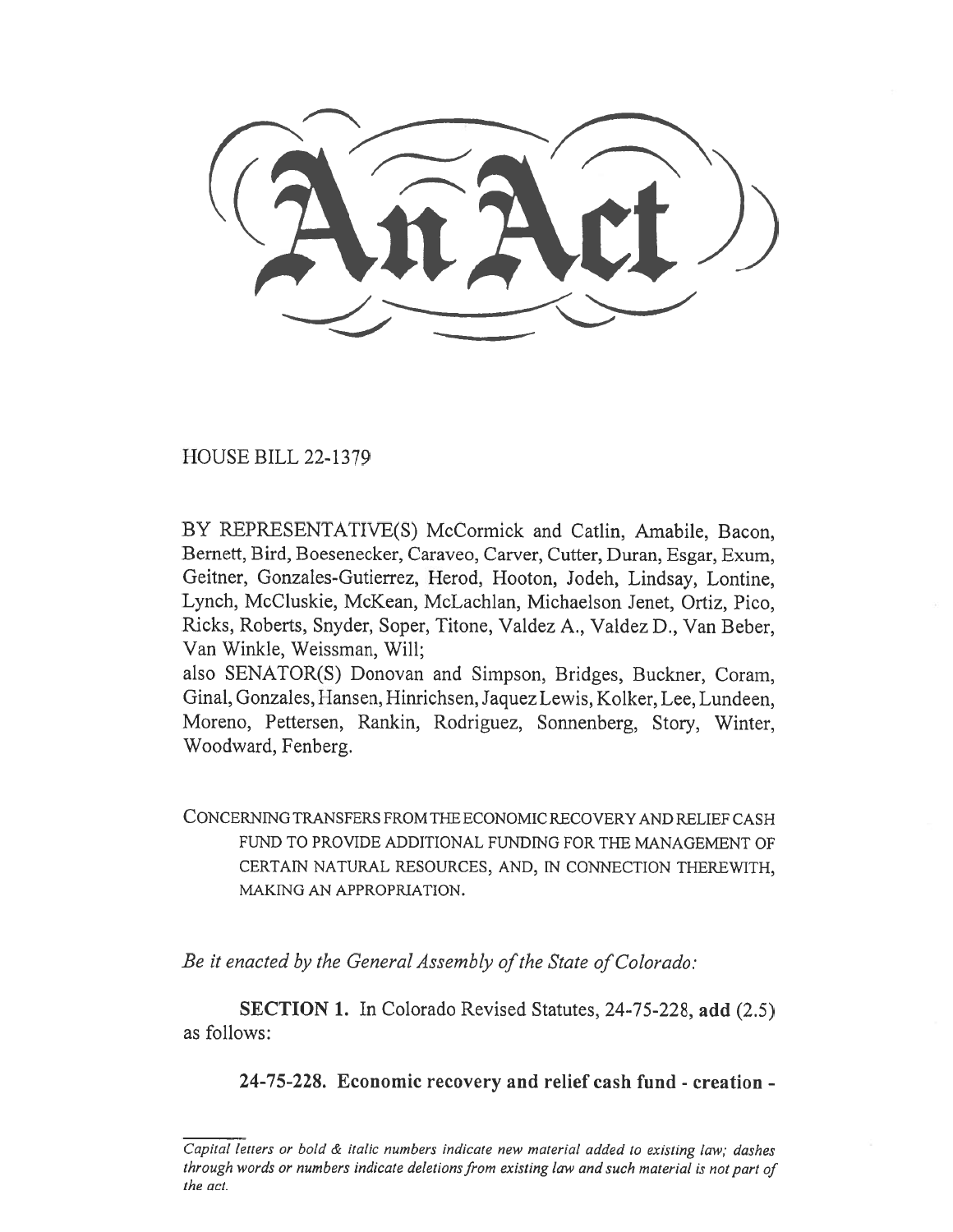allowable uses - interim task force - report - legislative declaration definitions - repeal.  $(2.5)$   $(a)$  UPON THE EFFECTIVE DATE OF THIS SUBSECTION (2.5), OR AS SOON AS POSSIBLE THEREAFTER, THE STATE TREASURER SHALL TRANSFER TWENTY MILLION DOLLARS FROM THE ECONOMIC RECOVERY AND RELIEF CASH FUND AS FOLLOWS:

(I) THREE MILLION DOLLARS TO THE HEALTHY FORESTS AND VIBRANT COMMUNITIES FUND CREATED IN SECTION 23-31-313 (10), WHICH MUST BE EXPENDED FOR THE PURPOSES SPECIFIED IN SECTION  $23-31-313$  (6)(a)(IV);

(II) Two MILLION DOLLARS TO THE WILDFIRE MITIGATION CAPACITY DEVELOPMENT FUND CREATED IN SECTION 24-33-117 (1), WHICH MUST BE EXPENDED FOR THE PURPOSES SPECIFIED IN SECTION  $24-33-117(3)$ ;

(III) TEN MILLION DOLLARS TO THE COLORADO WATER CONSERVATION BOARD CONSTRUCTION FUND CREATED IN SECTION 37-60-121 (1)(a), WHICH MUST BE EXPENDED FOR THE PURPOSES SPECIFIED IN SECTION 37-60-121 (12);

(IV) TWO MILLION FIVE HUNDRED THOUSAND DOLLARS TO THE COLORADO WATER CONSERVATION BOARD CONSTRUCTION FUND CREATED IN SECTION 37-60-121 (1)(a), WHICH MUST BE EXPENDED FOR THE PURPOSES SPECIFIED IN SECTION 37-60-121 (13); AND

(V) Two MILLION FIVE HUNDRED THOUSAND DOLLARS TO THE COLORADO WATER CONSERVATION BOARD CONSTRUCTION FUND CREATED IN SECTION 37-60-121 (1)(a), WHICH MUST BE EXPENDED FOR THE PURPOSES SPECIFIED IN SECTION 37-60-121 (14).

(b) THE WATERSHED RESTORATION PROGRAMS, WILDFIRE MITIGATION PROGRAMS, AND THE PROVISION OF SERVICES TO ASSIST POLITICAL SUBDIVISIONS OF THE STATE AND OTHER ENTITIES IN THE DRAW DOWN OF FEDERAL FUNDS TO WHICH THE STATE TREASURER SHALL TRANSFER MONEY FROM THE FUND PURSUANT TO SUBSECTION (2.5)(a) OF THIS SECTION ARE ESSENTIAL GOVERNMENT SERVICES.

(c) ANY DEPARTMENT THAT RECEIVES MONEY FROM THE TRANSFER MADE BY THE STATE TREASURER PURSUANT TO SUBSECTION (2.5)(a) OF THIS SECTION SHALL COMPLY WITH THE COMPLIANCE, REPORTING, RECORD-KEEPING, AND PROGRAM EVALUATION REQUIREMENTS ESTABLISHED

## PAGE 2-HOUSE BILL 22-1379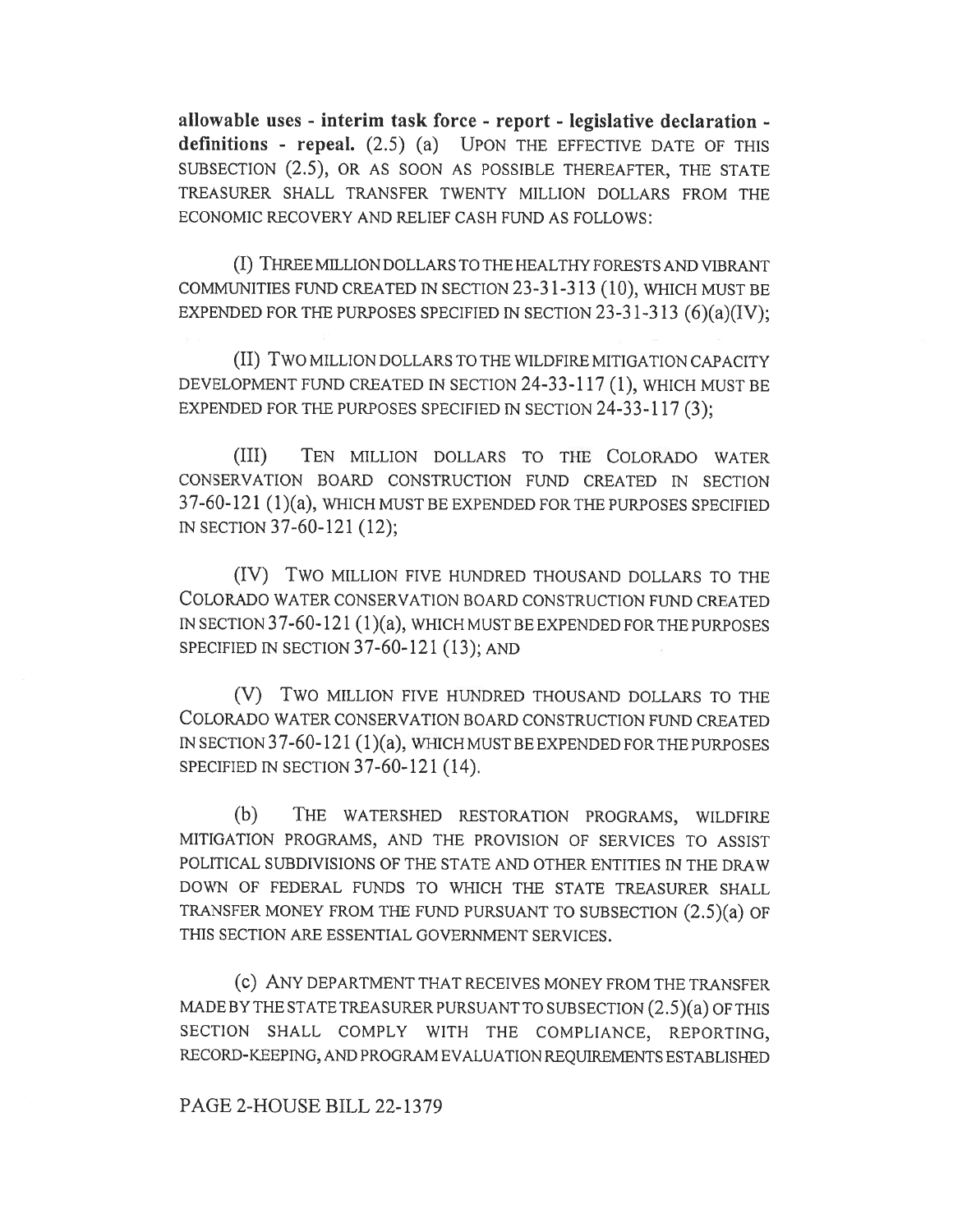BY THE OFFICE OF STATE PLANNING AND BUDGETING AND THE STATE CONTROLLER IN ACCORDANCE WITH SECTION 24-75-226 (5).

SECTION 2. In Colorado Revised Statutes, 37-60-121, add (12),  $(13)$ , and  $(14)$  as follows:

37-60-121. Colorado water conservation board construction fund - creation - nature of fund - funds for investigations contributions - use for augmenting the general fund - funds created rules - repeal. (12) (a) EXCEPT AS SPECIFIED IN SUBSECTION (12)(b) OF THIS SECTION, THE BOARD SHALL USE THE MONEY TRANSFERRED PURSUANT TO SECTION 24-75-228 (2.5)(a)(III) FOR WATERSHED RESTORATION AND FLOOD MITIGATION GRANTS TO RESTORE, MITIGATE, AND PROTECT STREAM CHANNELS AND RIPARIAN AREAS SUSCEPTIBLE TO FLOOD HAZARDS AND SEDIMENT EROSION AND DEPOSITION AFTER WILDFIRE, INCLUDING EXPENDITURES FOR THE DESIGN AND IMPLEMENTATION OF PROJECTS INTENDED TO MITIGATE INCREASED FLOWS, SEDIMENT, AND DEBRIS, WITH FEDERAL AND LOCAL MATCHING REQUIREMENTS.

(b) THE BOARD MAY USE UP TO FIVE PERCENT OF THE MONEY TO ADMINISTER THE GRANT PROGRAM AS SPECIFIED IN SUBSECTION (12)(a) OF THIS SECTION AND MAY USE UP TO TEN PERCENT FOR THE COSTS ASSOCIATED WITH PROVIDING NECESSARY TECHNICAL ENGINEERING SERVICES TO ASSIST GRANTEES WITH DESIGN REVIEW, ENGINEERING ANALYSIS, FIRE AND FLOOD SUPPORT, CONSTRUCTION OVERSIGHT, FLUVIAL HAZARD ZONE PROGRAM IMPLEMENTATION, PROJECT MONITORING AND ADAPTIVE MANAGEMENT, AND OVERALL PROGRAM MANAGEMENT.

(c) THE DEPARTMENT OF NATURAL RESOURCES SHALL INCLUDE UPDATES REGARDING THE BOARD'S ACTIVITIES UNDERTAKEN PURSUANT TO THIS SUBSECTION (12) IN ITS DEPARTMENTAL PRESENTATION TO LEGISLATIVE COMMITTEES OF REFERENCE PURSUANT TO SECTION 2-7-203.

(d) THIS SUBSECTION (12) IS REPEALED, EFFECTIVE JULY 1, 2027.

(13) THE BOARD SHALL USE THE MONEY TRANSFERRED PURSUANT TO SECTION 24-75-228 (2.5)(a)(IV) FOR THE DIRECT AND INDIRECT COSTS OF PROVIDING ASSISTANCE TO POLITICAL SUBDIVISIONS OF THE STATE AND OTHER ENTITIES IN APPLYING FOR FEDERAL "INFRASTRUCTURE INVESTMENT AND JOBS ACT", PUB .L. 117-58, MONEY AND OTHER FEDERALLY AVAILABLE

PAGE 3-HOUSE BILL 22-1379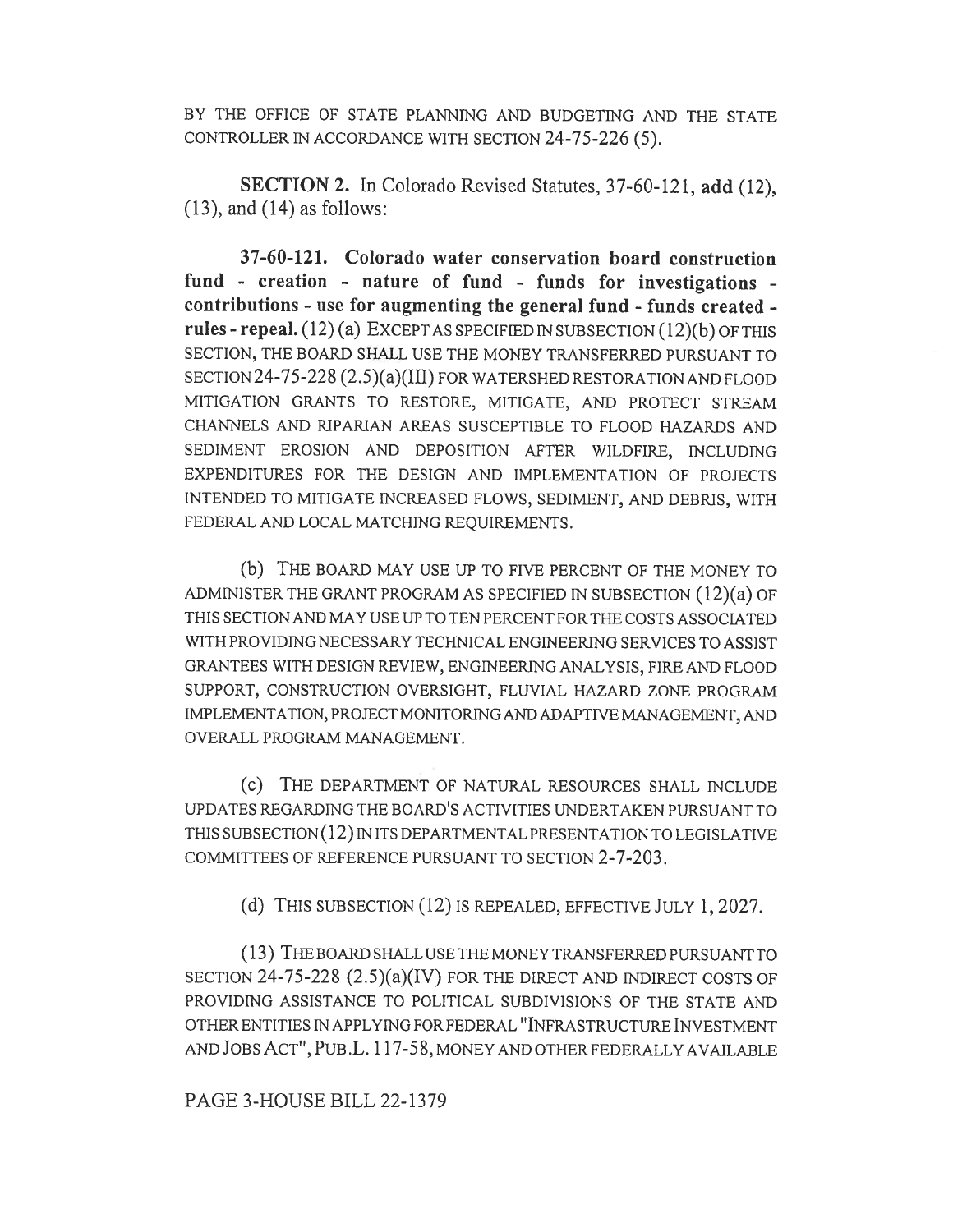MONEY RELATED TO WATER FUNDING OPPORTUNITIES.

(14) (a) THE BOARD SHALL USE THE MONEY TRANSFERRED PURSUANT TO SECTION 24-75-228 (2.5)(a)(V) FOR BOTH:

(I) ISSUING GRANTS TO POLITICAL SUBDIVISIONS OF THE STATE OR OTHER ENTITIES FOR THE HIRING OF TERM-LIMITED EMPLOYEES, CONTRACTORS, OR BOTH THAT WILL ASSIST THOSE POLITICAL SUBDIVISIONS AND OTHER ENTITIES IN APPLYING FOR FEDERAL "INFRASTRUCTURE INVESTMENT AND JOBS ACT", PuB.L. 117-58, MONEY AND OTHER FEDERALLY AVAILABLE MONEY RELATED TO NATURAL RESOURCE MANAGEMENT; AND

(II) COVERING THE DIRECT AND INDIRECT COSTS ASSOCIATED WITH ISSUING THE GRANTS DESCRIBED IN SUBSECTION (14)(a)(I) OF THIS SECTION.

(b) THE BOARD MAY ADOPT POLICIES AND PROCEDURES AS NECESSARY FOR IMPLEMENTING A GRANT PROGRAM NECESSARY TO AWARD THE GRANTS DESCRIBED IN SUBSECTION (14)(a) OF THIS SECTION.

SECTION 3. Appropriation. For the 2022-23 state fiscal year, \$15,000,000 is appropriated to the department of natural resources for use by the Colorado water conservation board. This appropriation is from the Colorado water conservation board construction fund created in section 37-60-121 (1)(a), C.R.S. To implement this act, the board may use this appropriation for watershed restoration and flood mitigation project grants. Any money appropriated in this section not expended prior to July 1, 2023, is further appropriated to the board from July 1, 2023, through December 30, 2024, for the same purpose.

SECTION 4. Safety clause. The general assembly hereby finds,

PAGE 4-HOUSE BILL 22-1379